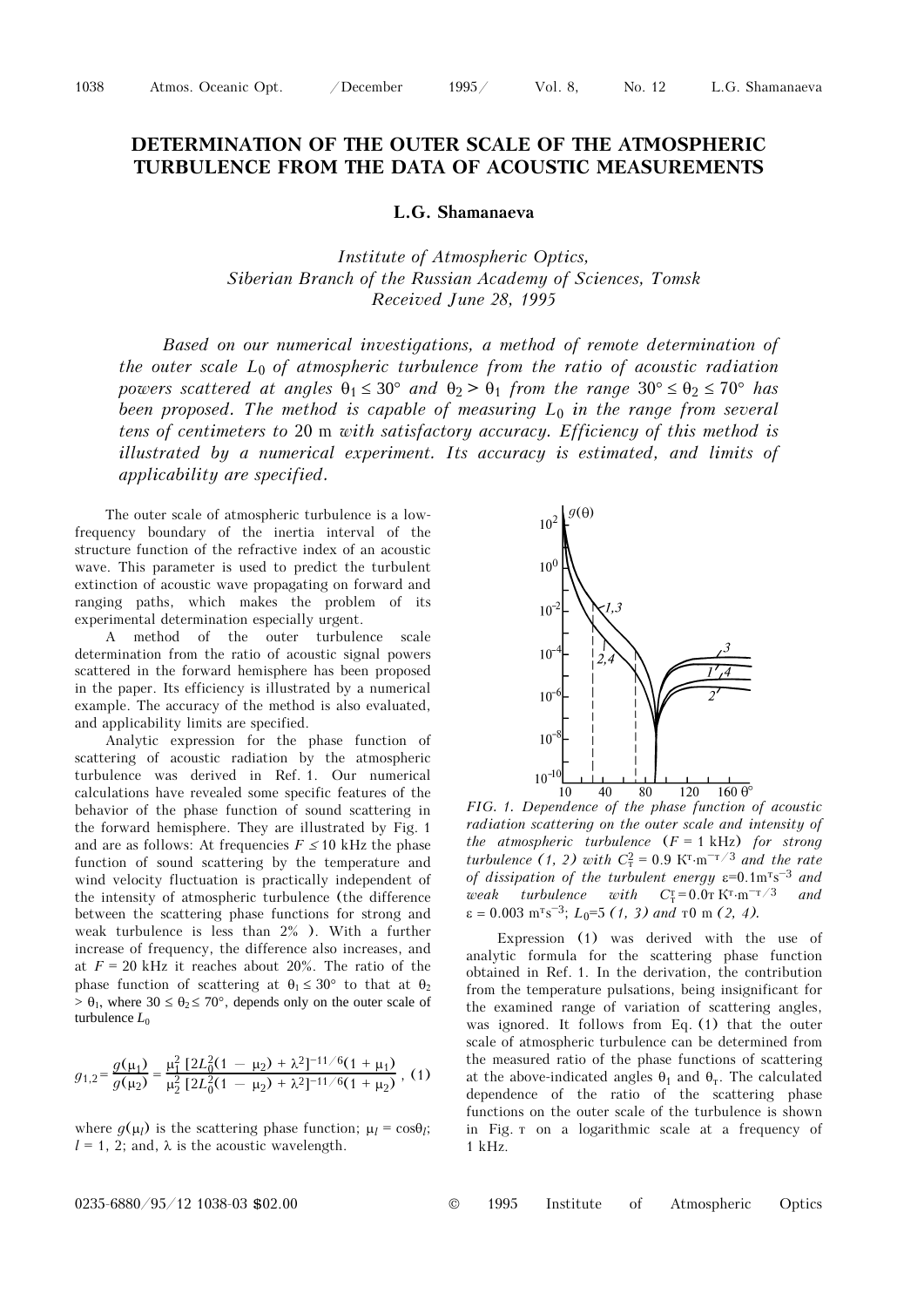

*FIG. 2. Dependence of the ratio of the scattering phase functions on the outer scale of the atmospheric turbulence at scattering angles*  $\theta_1 = \tau$  *(curves 1 and 3)*, 5 *(curves 2, 5, and 6)*, *and* 10° *(curves 4 and 7) and*  θ<sup>2</sup> = 30 *(curve 5)*, 40 *(curves 1, 5, and 7)*, 50 *(curve 3)*, *and* 70° *(curves 2 and 4)*.

In calculations the smaller angle of scattering was equal to  $T^{\circ}$  considering that the angular width of the main lobe of the directional pattern of existing sodars varies between  $1-x.5^{\circ}$  (see Refs.  $x-4$ ). It is seen from the figure that the ratio of the phase functions of scattering at the angles  $\theta_1 = \tau^\circ$  and  $\theta_\tau = 40^\circ$  ensures the maximum sensitivity of the method.

Results of calculations have shown that at  $\theta_1 = 5^\circ$ , *L*0 can be successfully determined in the region from several tens of centimeters to 10 m by the method suggested here. At  $\theta_1 = \tau^{\circ}$ , the maximum measurable value of  $L_0$  is equal to  $\tau$ 0 m. Then the curves saturate, and with a further increase of  $L_0$  the ratio of the scattering phase functions remains practically unchanged.

From Eq. (1) it follows that



*FIG. 3. Geometry of the experiment. Here 1 is the sound source, 2 and 3 are the receivers, and 4 and 5 are the scattering volumes.* 

To substantiate the practical applicability of the method, let us perform numerical experiment. The geometry of the experiment is shown in Fig. 3. To select a scattered signal, the scattering angle must be greater than the angular halfwidth of the directional patterns of receiving antennas  $\varphi_{p1}$  and  $\varphi_{p1}$ . This yields the receiver's field-of-view angles

$$
\varphi_{u} + \varphi_{p1} \le \varphi_{r1} \le 30^{\circ} - \varphi_{p1},
$$
  
\n
$$
30^{\circ} + \varphi_{pr} \le \varphi_{rr} \le 70^{\circ} - \varphi_{pr}.
$$
\n(3)

With the use of the equation of acoustic bistatic sounding, the powers of acoustic signals received at points *2* and *3* can be written as

$$
P_1(\varphi_{r1}, z) = \frac{P_0 A_r}{R_r^T} \frac{V_1}{A_1} g(\varphi_{r1}) \beta_{ex}(z) \times
$$
  
 
$$
\times \exp\left\{-\int_{R_1} \beta_{ex}(r) dr - \int_{R_r} \beta_{ex}(r) dr\right\},
$$
 (4)

$$
P_{\rm T}(\varphi_{\rm TT}, z) = \frac{P_0 A_3}{R_3^{\rm T}} \frac{V_{\rm T}}{A_{\rm T}} g(\varphi_{\rm TT}) \beta_{\rm ex}(z) \times
$$
  
 
$$
\times \exp\left\{-\int_{R_1} \beta_{\rm ex}(r) dr - \int_{R_3} \beta_{\rm ex}(r) dr\right\},
$$
 (5)

where  $P_0$  is the transmitted acoustic power,  $A_1$  is the effective area of the transmitting aperture,  $A<sub>r</sub>$  and  $A<sub>3</sub>$ are the effective areas of the receiving apertures,  $V_1$ and  $V_{\rm T}$  are the effective volumes of scattering, and  $\beta_{\rm ex}$ is the acoustic radiation extinction coefficient. Placing the receivers at the same distance  $R_{\text{T}} = R_3$  from the scattering volume, for the powers of acoustic signals received at points *2* and *3* we obtain

$$
\frac{P_1(\varphi_{r1}, z)}{P_T(\varphi_{rr}, z)} = \frac{g(\varphi_{r1}, z) V_1}{g(\varphi_{rr}, z) V_T}.
$$
\n(6)

The relative error  $\delta L_0$  in determining  $L_0$  was estimated with the use of the well-known formulas for estimation of the measurement error and was calculated from the relation

$$
\delta L_0 = \frac{6}{11} g_{1,\text{T}}^{6/11} \frac{\left(a_1 a_3 - a_\text{T} a_4\right) \left(a_3 - a_4 g_{1,\text{T}}^{6/11}\right)}{\left(a_3 - a_4 g_{1,\text{T}}^{6/11}\right)^{\text{T}} \left(a_1 g_{1,\text{T}}^{6/11} - a_\text{T}\right)} \times \left(\sqrt{8^{\text{T}} P_1 + 8^{\text{T}} P_\text{T} + 8^{\text{T}} V_1 + 8^{\text{T}} V_\text{T}} 100\%,\right)
$$
\n(7)

where

$$
a_1 = [\mu_1^{\text{T}}(1 + \mu_1)]^{6/11}; \quad a_\text{T} = [\mu_\text{T}^{\text{T}}(1 + \mu_\text{T})]^{6/11};
$$
  
\n
$$
a_3 = (1 - \mu_\text{T}) a_1; \qquad a_4 = (1 - \mu_1) a_\text{T};
$$
\n(8)

 $\delta P_1$  and  $\delta P_{\rm T}$  are the relative errors in measuring the powers of acoustic signals received at points *2* and *3*; and,  $\delta V_1$  and  $\delta V_{\rm T}$  are the relative errors of determining